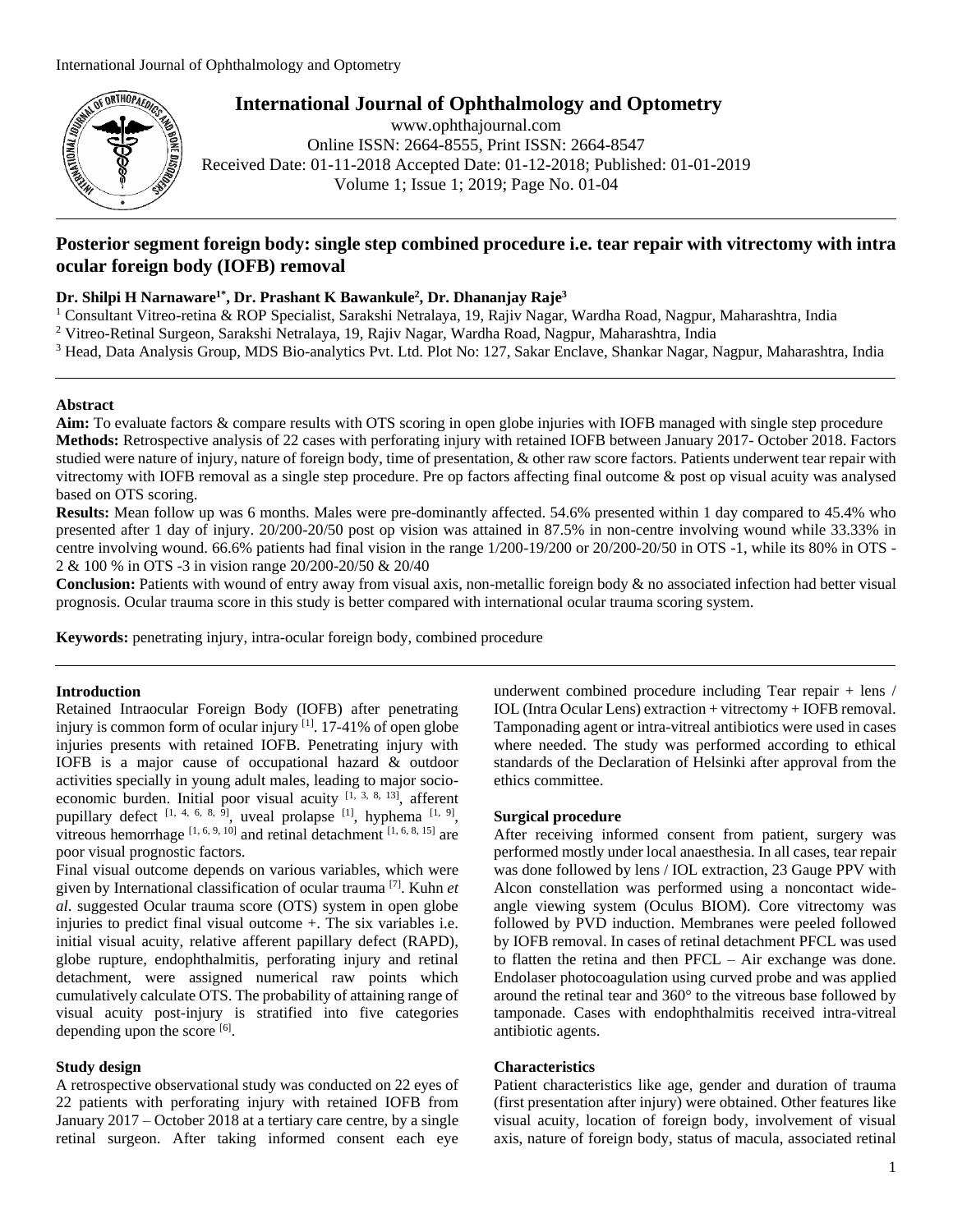detachment and endophthalmitis were summarized. Prognosis was calculated & compared with OTS scoring & raw score factors.

## **Results**

22 eyes were divided according to OTSI scoring system. In our study, patients were categorised into 1 (n=6), 2 (n=10) & 3 (n=6) only. As evident by Table 1, all the patients categorised under score 1 & 3 had better visual acuity gain compared to predicted by OTSI scoring system while in score 2, 80% patients attained more than predicted visual acuity. Tables 2-5, shows the pre & post visual acuity according to various factors like duration of presentation, visual axis involvement, nature of foreign body & status of macula. In this study, besides the patients with central visual axis involvement, the patients with non-metallic foreign body & who presented within 24 hours of injury showed less improvement in visual acuity. This paradox occurs because of the macular involvement in those cases.

|  |  | <b>Table 1:</b> Prognosis as compared to OTS factors |  |  |  |
|--|--|------------------------------------------------------|--|--|--|
|--|--|------------------------------------------------------|--|--|--|

| <b>Our Study</b>            |          |          |                  |              |             |  |
|-----------------------------|----------|----------|------------------|--------------|-------------|--|
| Score                       | NPL.     | PL/HM    | 1/200-19/200     | 20/200-10/50 | $>=20/40$   |  |
| $1(n=6)$                    |          |          | $2(66.6\%)$      | 1(33.3%)     |             |  |
| $2(n=10)$                   | $\theta$ | $(20\%)$ |                  | $3(60\%)$    | (20%)       |  |
| $3(n=6)$                    | $\theta$ |          |                  | $1(33.3\%)$  | $2(66.6\%)$ |  |
| According to OTSI           |          |          |                  |              |             |  |
| Score                       | NPI.     | PL/HM    | $1/200 - 19/200$ | 20/200-10/50 | $>=20/40$   |  |
|                             | 73%      | 17%      | 7%               | 2%           | 1%          |  |
| $\mathcal{D}_{\mathcal{A}}$ | 28%      | 26%      | 18%              | 13%          | 15%         |  |
| 3                           | 2%       | 11%      | 15%              | 28%          | 44%         |  |

**Table 2:** Prognosis depending on duration of presentation

| Duration $<$ 1 day (n= 12)     |             |              | Post-op      |             |
|--------------------------------|-------------|--------------|--------------|-------------|
| Pre-op                         | PL/HM       | 1/200-19/200 | 20/200-20/50 | $>=20/40$   |
| PL/HM                          | $2(33.3\%)$ | $2(33.3\%)$  |              |             |
| 1/200-19/200                   |             |              | $2(100\%)$   |             |
| 20/200-20/50                   |             | $\theta$     | $4(66.6\%)$  | $2(33.3\%)$ |
| $>=20/40$                      |             | 0            |              |             |
| Duration $\ge$ = 1 day (n= 12) |             |              | Post-op      |             |
| Pre-op                         | PL/HM       | 1/200-19/200 | 20/200-20/50 | $>=20/40$   |
| PL/HM                          |             | $2(33.3\%)$  | $2(50\%)$    |             |
| 1/200-19/200                   |             |              | $2(33.3\%)$  | $4(66.6\%)$ |
| 20/200-20/50                   |             | 0            |              |             |
| $>=20/40$                      |             |              |              |             |

**Table 3:** Prognosis depending upon visual axis involvement

| Central wound $(n=6)$     | Post-op     |              |              |           |
|---------------------------|-------------|--------------|--------------|-----------|
| Pre-op $\downarrow$       | PL/HM       | 1/200-19/200 | 20/200-20/50 | $>=20/40$ |
| PL/HM                     | $2(33.3\%)$ | $2(33.3\%)$  | $2(33.3\%)$  |           |
| 1/200-19/200              |             |              |              |           |
| 20/200-20/50              |             | O            |              |           |
| $>=20/40$                 | 0           | O            |              |           |
| Away from centre $(n=16)$ |             | Post-op      |              |           |
| Pre-op $\downarrow$       | PL/HM       | 1/200-19/200 | 20/200-20/50 | $>=20/40$ |
| PL/HM                     | $2(50.0\%)$ |              | $2(50.0\%)$  |           |
| 1/200-19/200              |             | 0            | $6(100\%)$   | $\Omega$  |
| 20/200-20/50              |             | 0            | $6(100\%)$   | 0         |
| $>=20/40$                 |             |              |              |           |

**Table 4:** Prognosis depending upon nature of foreign body

| Metallic FB $(n=18)$     |          |              |              |             |  |  |
|--------------------------|----------|--------------|--------------|-------------|--|--|
|                          | Post-op  |              |              |             |  |  |
| Pre-op $\downarrow$      | PL/HM    | 1/200-19/200 | 20/200-20/50 | $>=20/40$   |  |  |
| PL/HM                    | 2(25%)   | $2(50\%)$    | 2(25%)       |             |  |  |
| 1/200-19/200             |          |              | $2(33.3\%)$  | $4(66.6\%)$ |  |  |
| 20/200-20/50             | $\left($ | 0            | $2(50\%)$    | $2(50\%)$   |  |  |
| $>=20/40$                | $\theta$ |              |              |             |  |  |
| Non Metallic FB $(n=18)$ | Post-op  |              |              |             |  |  |
| Pre-op $V/A$             | PL/HM    | 1/200-19/200 | 20/200-20/50 | $>=20/40$   |  |  |
| PL/HM                    | $\left($ |              |              |             |  |  |
| 1/200-19/200             | $\Omega$ | $\Omega$     | $2(100\%)$   |             |  |  |
| 20/200-20/50             | $\Omega$ | $\Omega$     | $2(100\%)$   |             |  |  |
| $>=20/40$                |          |              |              |             |  |  |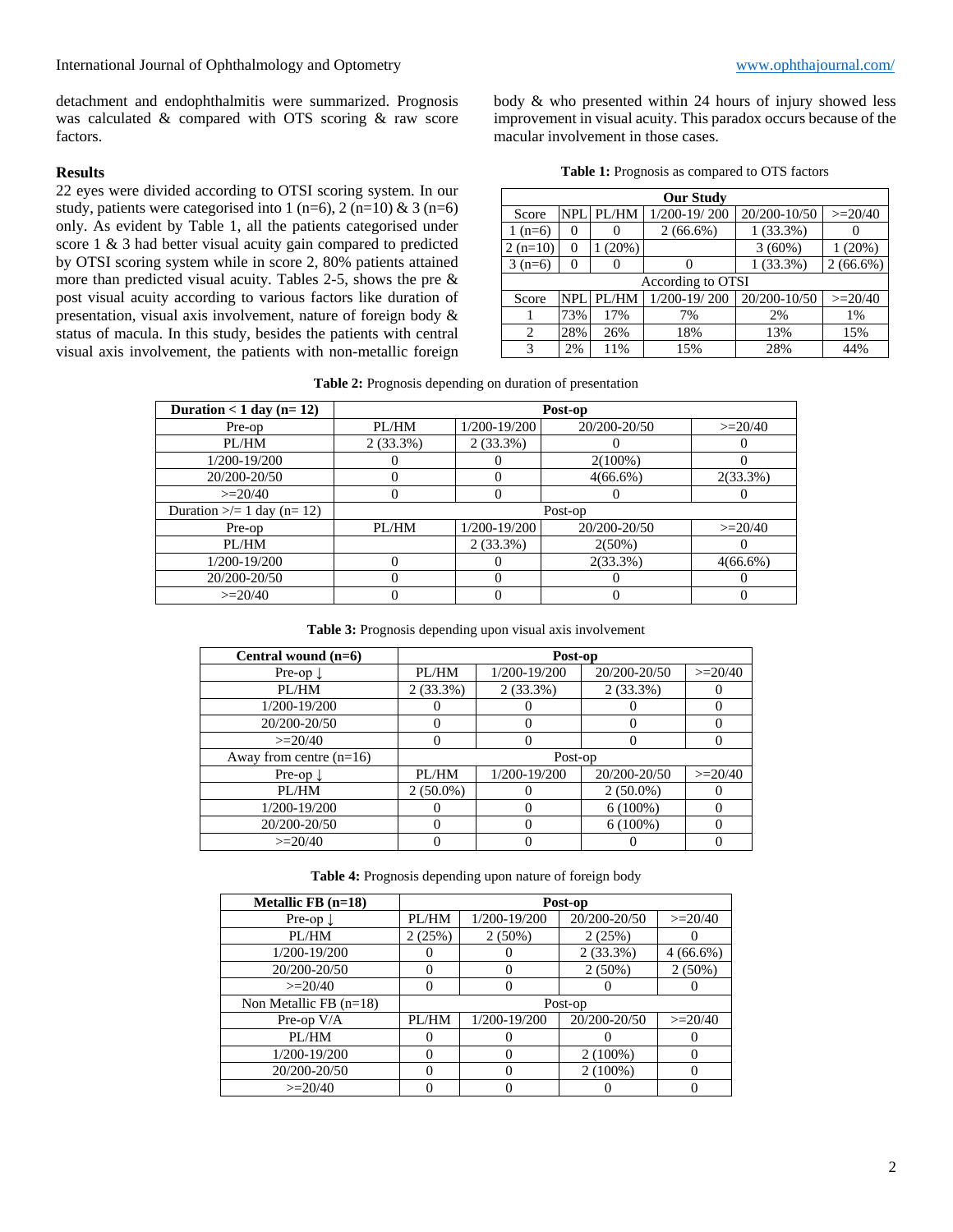| Macular involvement $(n=6)$ | Post-op V/A |              |              |             |
|-----------------------------|-------------|--------------|--------------|-------------|
| Pre-op $V/A$                | PL/HM       | 1/200-19/200 | 20/200-20/50 | $>=20/40$   |
| PL/HM                       | $2(33.3\%)$ | $4(66.6\%)$  |              |             |
| 1/200-19/200                |             |              |              |             |
| 20/200-20/50                |             |              |              |             |
| $>=20/40$                   |             |              |              |             |
| Away from Macula $(n=18)$   |             | Post-op V/A  |              |             |
| Pre-op $V/A$                | PL/HM       | 1/200-19/200 | 20/200-20/50 | $>=20/40$   |
| PL/HM                       |             |              | $2(100\%)$   |             |
| 1/200-19/200                |             |              | $4(50\%)$    | $4(50\%)$   |
| 20/200-20/50                |             |              | $4(66.6\%)$  | $2(33.3\%)$ |
| $>=20/40$                   |             |              |              |             |

| וחו<br>n |  |
|----------|--|
|----------|--|

## **Discussion**

Open globe injuries are common in young working age groups and are often preventable cause of permanent visual impairment and visual loss. Conventional practice include primary surgical closure of the globe in order to restore structural integrity of the globe at the earliest. Factors which significantly affects visual acuity includes age  $[8, 9]$ , type or mechanism of injury,  $[6, 9, 11]$ initial VA,  $^{[1, 3, 8, 13]}$  presence of RAPD  $^{[1, 4, 6, 8, 9]}$ , location of open globe wound  $[6, 9, 10]$ , hyphema [1,9], vitreous hemorrhage  $[1, 6, 9, 1]$ 10] , retinal detachment [1, 6, 8, 15] , and presence and type of intraocular foreign body [15]. Though, incidence of trauma with metallic foreign body is more common, but more chances of endophthalmitis & difficulty in removal, usually leads to poorer prognosis in organic foreign bodies. Another strong predictor is Endophthalmitis [16]. Like in our series, male preponderance is seen in open globe injuries in various studies [17, 18]. Except in a study by Agrawal et al.  $[9]$ , in most of the studies pre-operative VA was shown to be most important prognostic factor  $\left[6, 8, 15\right]$  in open globe injuries. But, in these studies cases with endophthalmitis & IOFB were excluded. OTS system effectively predicts final visual acuity gain in almost 80% of patients depending upon the raw scores. Patients with initial score of 1 have poorest final visual outcome while those with score of 5 have higher probability of better visual gain [6]. Besides the factors included in OTS, the other factors which can predict final visual outcome in open globe injuries with IOFB are: time of presentation, involvement of visual axis, involvement of macula & timing of surgery (specially in cases of retained IOFB, associated retinal detachment or endophthalmitis). In our case series, 66.6 % of cases achieved visual acuity in range between 1/200 – 19/200 & 33.3 % between 20/200 – 20/50 in patients with initial score of 1 compared to 7% & 2% respectively according to OTS. Similarly, patients with initial score of 2, achieved vision in range of 20/200-20/50 in 60%  $\& \geq 20/40$  in 20% of patients compared to 13 % & 15 % respectively according to OTS. In patients with score 3, 66.6% patients achieved vision of  $\ge$  = 20/40 compared to 44% as predicted by OTS. When the interplay between duration of presentation & treatment, visual axis involvement & nature of foreign body was taken in to consideration, more than 80% of patients in our case series achieved better results as predicted by OTS, when they underwent combined surgery in one go. Hence, detailed assessment of patients in terms of all the other associated factors, besides OTS factors, & prompt management in patients with penetrating injuries with retained IOFB in form of combined

procedure helps in salvaging vision & integrity in more than expected patients as predicted by international OTS score. Proper counselling of patients, keeping in mind the other factors which can adversely affects vision gain & also early combined management helped us in achieving better results in our case series

## **Conclusion**

International OTS factors has predictive value of 80% in general. Besides the factors included in OTS system, delayed presentation, Visual axis involvement, vegetative foreign body & macular involvement, negatively influences the prognosis. Early management by combined techniques leads to better outcomes & visual gains as predicted.

Limitations: Small sample size. Further studies needed to study influence of other factors & early combined surgery for prognostication

## **References**

- 1. Yeh S. "Current trends in the management of intraocular foreign bodies," Current Opinion in Ophthalmology. 2008; 19(3):225-233.
- 2. Loporchio D, Mukkamala L, Gorukanti K, Zarbin M, Langer P, Bhagat N. "Intraocular foreign bodies: a review," Survey of Ophthalmology. 2016; 61(5):582-596.
- 3. Park JH, Lee JH, Shin JP, Kim IT, Park DH. "Intraocular foreign body removal by viscoelastic capture using discovisc during 23-gauge microincision vitrectomy surgery," Retina. 2013; 33(5):1070-1072.
- 4. Chiquet C, Zech JC, Gain P, Adeleine P, Trepsat C. "Visual outcome and prognostic factors after magnetic extraction of posterior segment foreign bodies in 40 cases," British Journal of Ophthalmology. 1998; 82(7):801-806.
- 5. Thach AB, Ward TP, Dick JSB. "Intraocular foreign body injuries during operation Iraqi freedom," Ophthalmology. 2005; 112(10):1829-1833.
- 6. Kuhn F, Maisiak R, Mann L, Mester V, Morris R, Witherspoon CD. "The ocular trauma score (OTS)," Ophthalmology Clinics of North America. 2002; 15(2):163- 165.
- 7. Kuhn F, Morris R, Witherspoon CD, Heimann K, Jeffers JB, Treister G. *et al*. A standardized classification of ocular trauma. Ophthalmology. 1996; 103:240-3.
- 8. Sternberg P Jr, de Juan E Jr, Michels RG, Auer C. Multivariate analysis of prognostic factors in penetrating